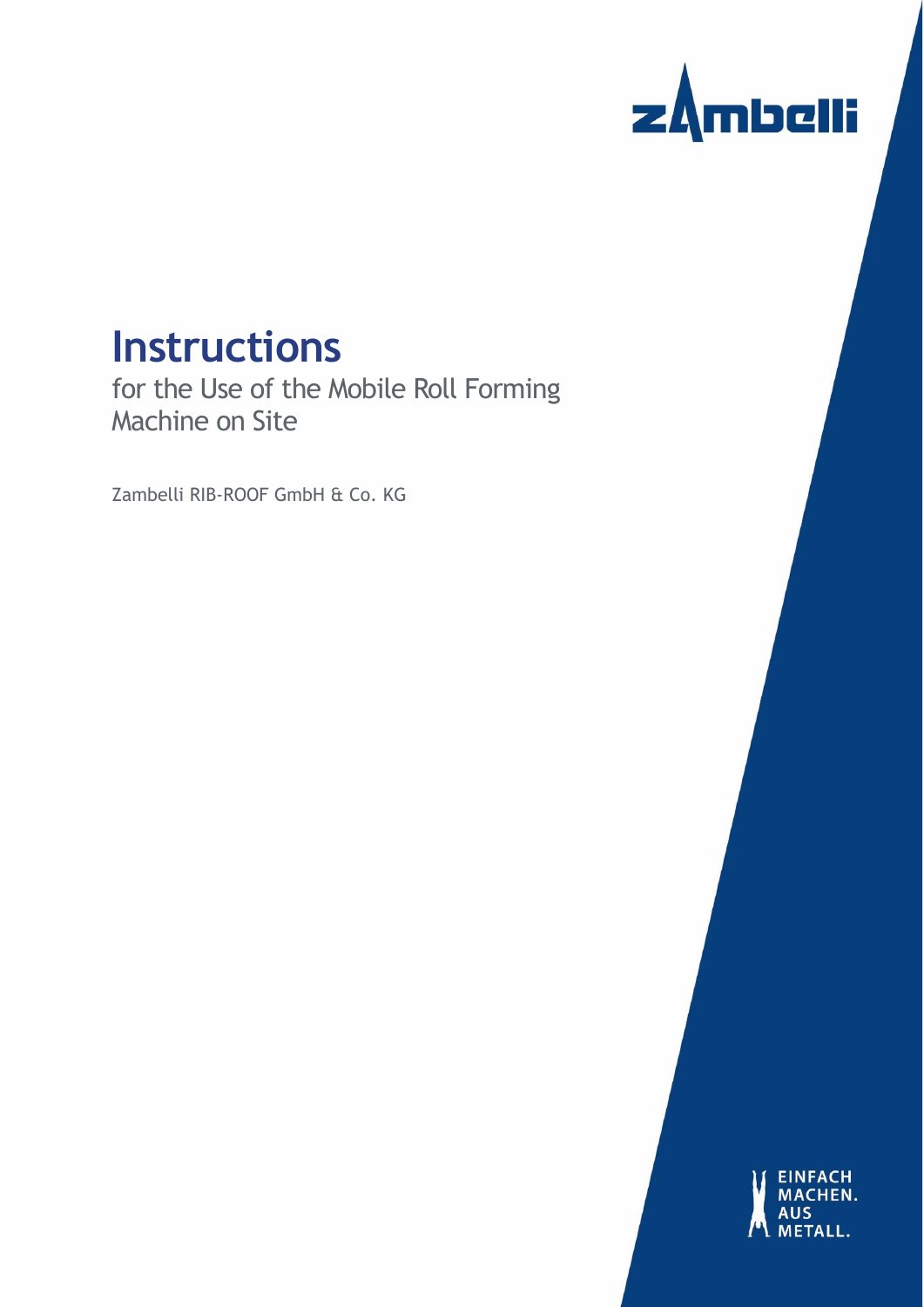

#### **1. Preliminary remark**

The instructions for the use of the mobile roll forming machine constitute an integral part of this agreement, shall be binding upon both Parties and shall be firmly agreed. At the same time the instructions regulate the demarcation of the services between the Customer and Zambelli RIB-ROOF GmbH & Co. KG.

# **2. Weight of the mobile profiling machine**

Mobile profiling machine RIB-ROOF Speed 500 max. 18,000 kg

Mobile profiling machine RIB-ROOF 465 max. 14,500 kg

Mobile profiling machine RIB-ROOF Evolution max. 9,000 kg

Depending on the weight, the Customer shall ensure that the access road to the construction site and its subsoil are reinforced for the road transport. If it cannot be guaranteed, the Customer shall take appropriate measures and shall bear costs for all necessary relocations or similar.

### **3. Dimensions and space requirements**

#### Dimensions:

The mobile profiling machines are located in their own 20/40ft containers with the following dimensions.

Profiling machine RIB-ROOF Evolution Length: 6.06 m Width: 2.44 m Height: 2.59 m

Profiling machine RIB-ROOF Speed 500/465 Length: 12.19 m Width: 2.44 m Height: 2.59 m

Required space:

- a) For the profiling machine (container) incl. lateral space for coil change Width: 5.00 m Length: 15.00 m
- b) Total required width: Width: Profiling machine + lateral space for coil change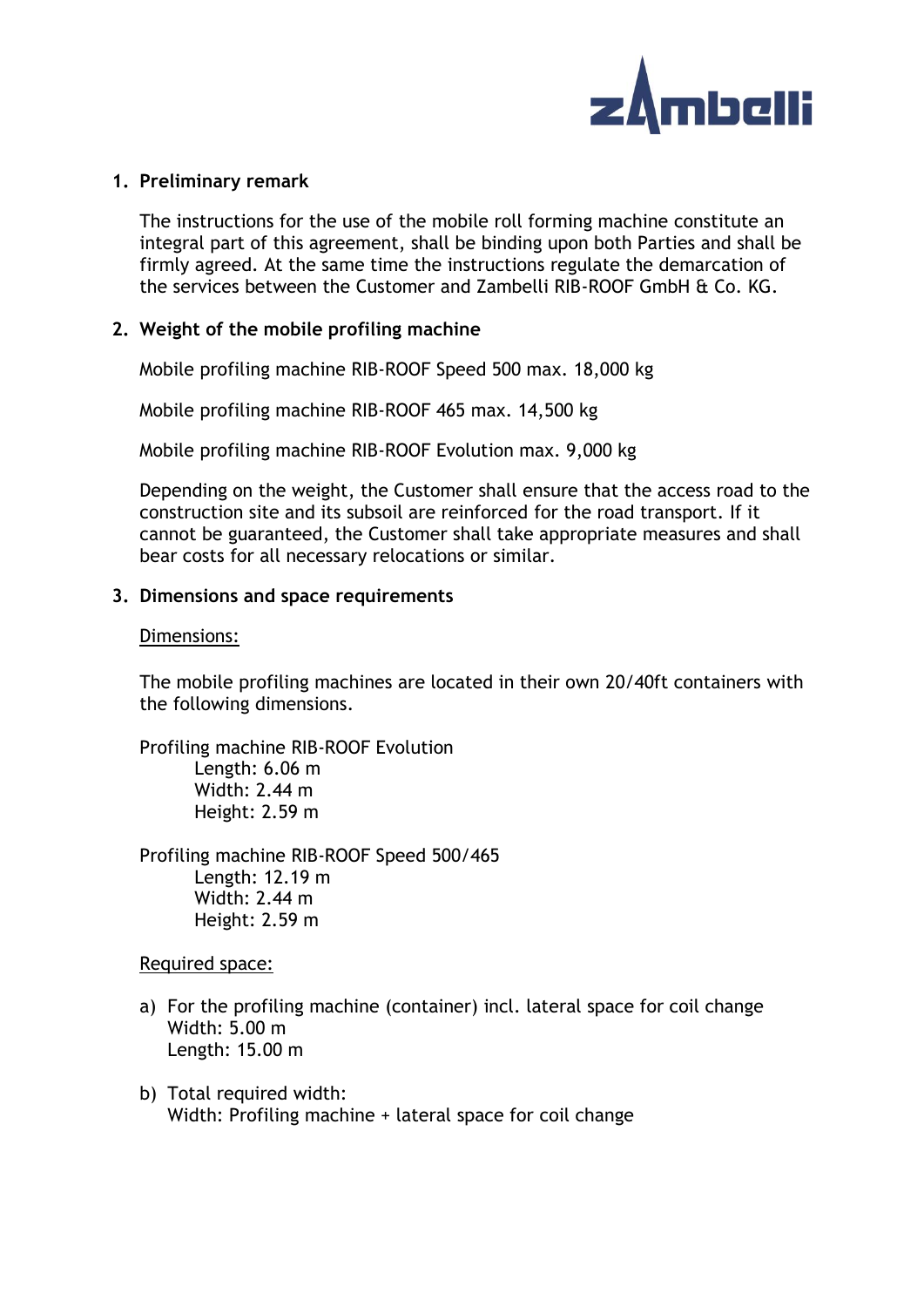

c) Total required length: Profiling machine + max. length of profiled sheets + 3 m working space

## Additional space for intermediate storage:

a) Coil material:

Sufficient storage space in accordance with the size of the construction project, in the vicinity of not more than 100 m away from the profiling machine.

The path between the warehouse and the profiling machine must be accessible for the appropriate hoisting equipment (forklift truck or wheel loader) to lift and put the coils into the profiling machine.

b) Produced profiled sheets: Sufficient storage space is required in accordance with the size of the construction project, in the vicinity of not more than 20 m from the exit of the profiled sheets.

# **4. Staff requirements**

- A machine operator required to operate the mobile profiling machine shall be provided by Zambelli RIB-ROOF GmbH & Co. KG.
- **•** The profiling machine shall only be operated by the machine operator being a staff member of Zambelli RIB-ROOF GmbH & Co. KG.
- Unless otherwise stipulated in the written form in the Zambelli RIB-ROOF GmbH & Co. KG offer, the Customer shall defray all the expenses if auxiliary workers need to be provided for the receipt, lashing of bundles, storage of the produced profiled sheets as well as assembling and dismantling of the mobile machine.
- **•** The required number of auxiliary workers depends on the length of the profiled sheets (handling procedures) to be produced and the material to be processed. The following specifications are guide values; the final quantity shall be determined by the machine operator of Zambelli RIB-ROOF GmbH & Co. KG on site:
	- for aluminium sheets with the length exceeding 6 m:
		- $\circ$  every 6 m / 1 assistant
	- for steel, zinc or copper sheets with the length exceeding 6 m:  $\circ$  every 3 m / 1 assistant
	- for assembling and dismantling of the mobile profiling machine: o 2 assistants for each process

# **5. Working time**

▪ The time required depends on the requirements of the production process and the scope of the contract and shall be determined by the machine operator in consultation with the responsible bodies.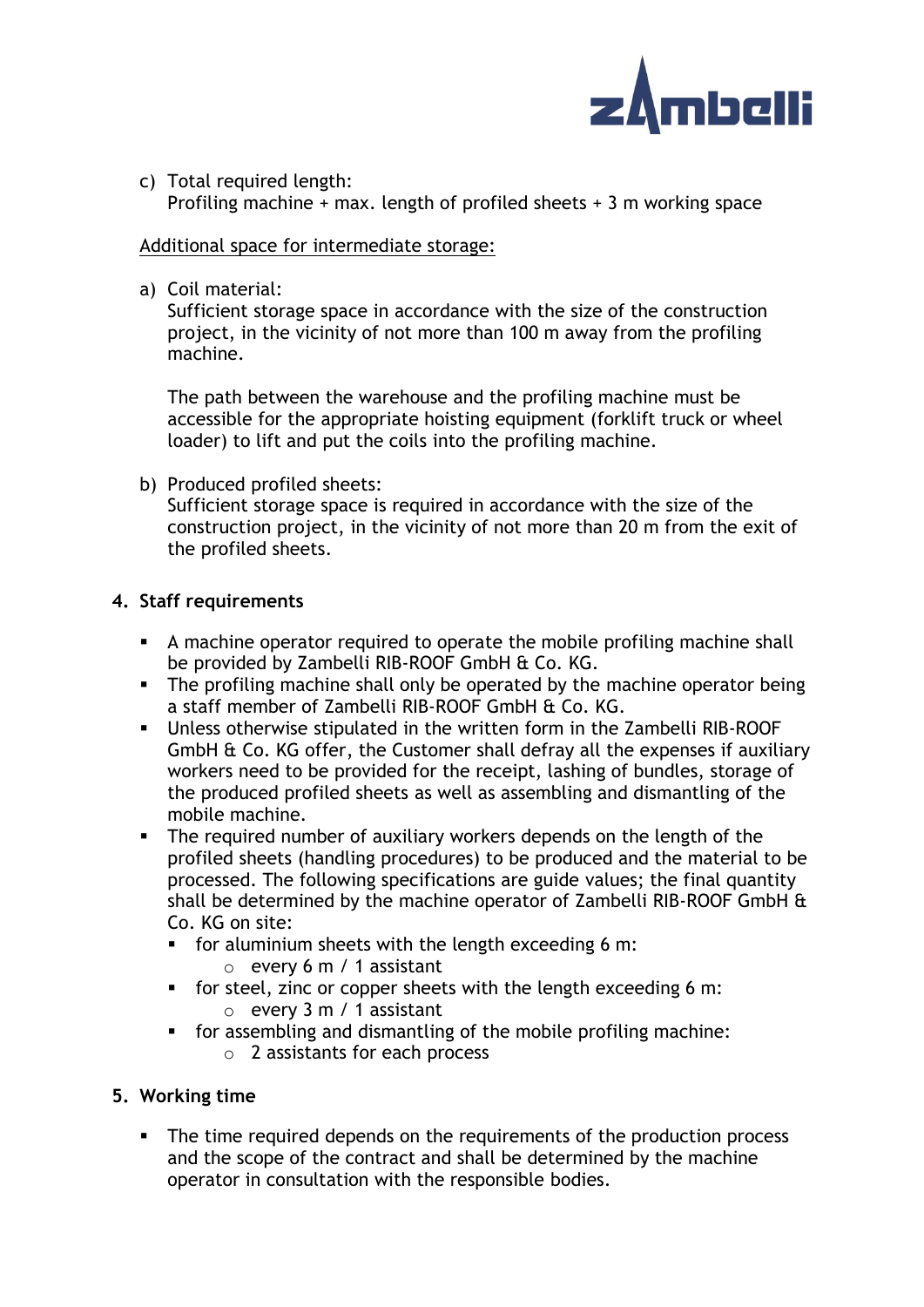

- Normal working hours:
	- o Monday-Friday: 10 hours per day (incl. 1-hour break)
	- o Saturday, Sunday and holidays: 8 hours per day (incl. 1-hour break)
- No extra costs are charged for work on Saturdays. In case of high time pressure, the Customer and the Supplier can agree on working on Sundays and public holidays against corresponding additional charge.

# **6. Services to be provided by the customer on site**

- Unloading and safe storage of the production material (maximum weight of a double coil incl. pallet approx. 3.0 - 4.0 t).
- **EXED** Appropriate hoisting equipment for loading and unloading of the profiling machine (20 /40 ft container, see specified weight in point 2) from and onto the transport vehicle.
- Provision of a forklift truck suitable for the construction site (3.0 4.0 t) or of other suitable hoisting equipment for the unloading and transporting coils to the hydraulic lifting gear of the profiling machine.
- Provision of a sufficient quantity of squared timber or timber formwork planks which are to be placed under the manufactured profiled sheets (intermediate storage).
- **EXP** Appropriate lifting equipment and spreader beams for the maximum length of the profiled sheets (maximum profile length less approx. 2.5 m on the left and right) for lifting of the profiled sheets onto the roof.
- **EXED** Appropriate access blocking off to the production area, especially to the area of the profiled sheet exit, in accordance with the general safety regulations and instructions of the machine operator.
- **EXP** Disposal of the production waste and packaging material.
- Securing the supplier's machines, coils and accessories against theft and damage.

# **7. Intermediate storage**

In terms of the intermediate storage of profiled sheets or the production material (coils) the Customer shall be responsible for:

- maintaining the storage area in a clean condition and ensuring an even surface
- storing the coils on a wooden base
- making sure that no more than 2 coils are stacked on top of each other
- ensuring that the coils are protected against rain and moisture

Produced profiled sheets are to be stored on squared timber or timber formwork planks on clean ground. It is significant to store the profiled sheets lengthwise slightly inclined.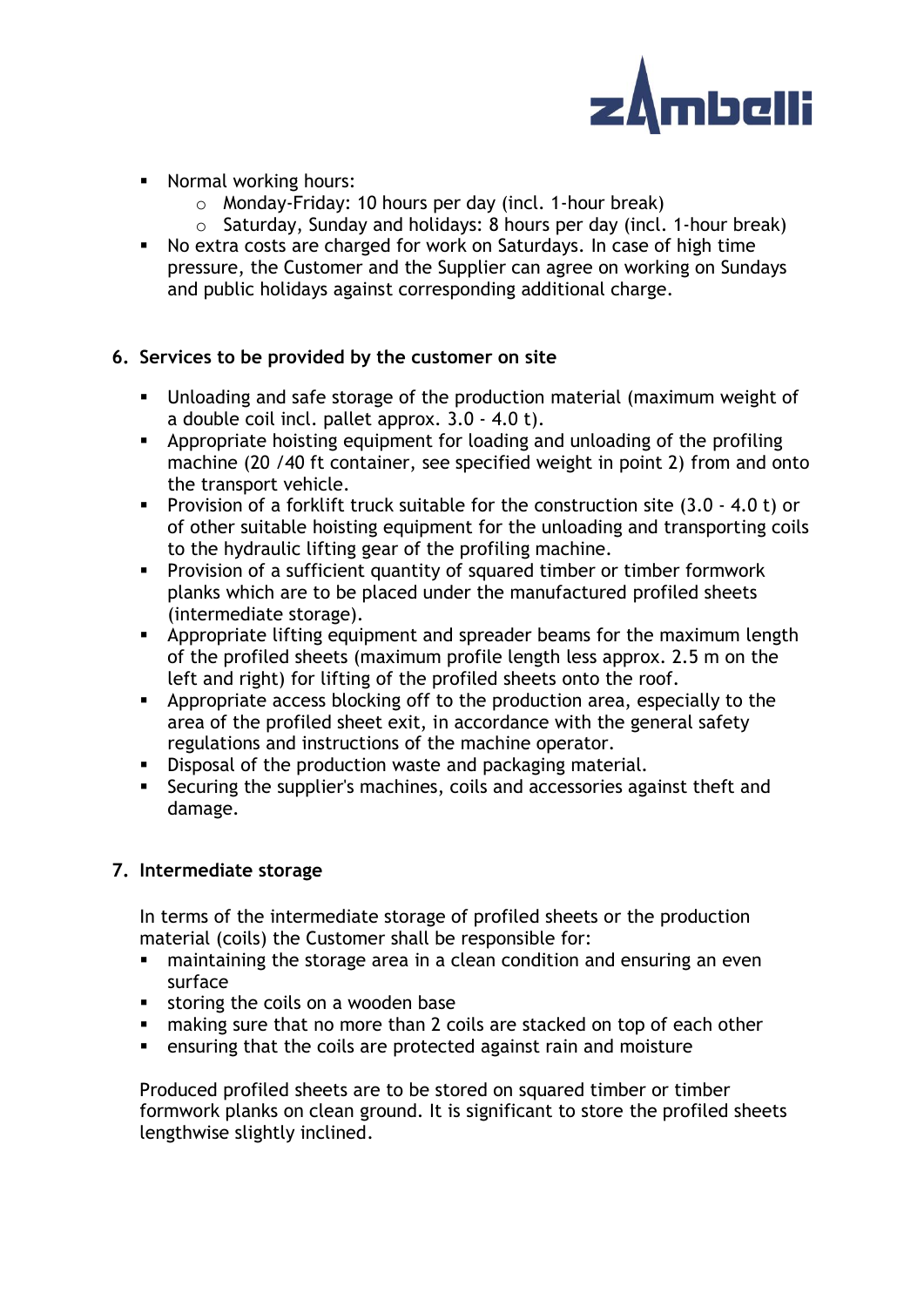

# **8. Transfer of risks**

- Risks of damage to the profiled sheets shall pass from the Manufacturer to the Customer after the profiled sheets have left the profiling machine. For the time of intermediate storage of coil materials, from the delivery until the production end or collection of the remaining coil materials, the risk and liability lie with the Customer.
- **•** Profiled sheets damaged during the transportation or lifting onto the roof, which therefore need to be produced again, must be specified and invoiced separately.
- **•** The Customer is obliged to check the quality and dimensions of the profiled sheets immediately after the profiled sheets have left the profiling machine; subsequent complaints can no longer be filed.
- No claims can be filed after the profiled sheets have been transported to the construction site or during the installation on the roof (e.g. scratches, deformations, surface damage, etc.).

# **9. General remarks**

- **•** The Customer is liable for all occurring accidents. The Customer is also to prepare the construction site in accordance with the local safety regulations and to appropriately instruct the machine operator and auxiliary workers. The Customer shall bear all costs therefor.
- **•** The Customer shall bear all costs for delays which have not been not caused by the machine operator and shall be charged 450  $\epsilon$ /day.
- **EXED** Should it be necessary to move the profiling machine at the request of the Customer or a third party, the Customer shall be charged for the costs incurred.
- The members of our operating staff are not authorized to accept and implement changes to the contract. If required, this shall be agreed with Zambelli RIB-ROOF GmbH & Co. KG or with the order processing office.

Zambelli RIB-ROOF GmbH & Co. KG Hans-Sachs-Str. 3+5 94569 Stephansposching – Germany

Contact details: Phone: +49 (9931) 89590 0 Fax: +49 (9931) 89590 49 Email: rib-roof@zambelli.com

- Profiling at outdoor temperatures below 5 degrees Celsius is only possible if the coils has been stored free of frost and ice at least at 10 degrees Celsius.
- Profiling of the sheets at temperatures below 5 degrees Celsius can lead to problems (e.g. material fracture).
- **EXECT** Assessment of the production area regarding its suitability for on-site roll forming can be carried out by Zambelli RIB-ROOF GmbH & Co. KG together